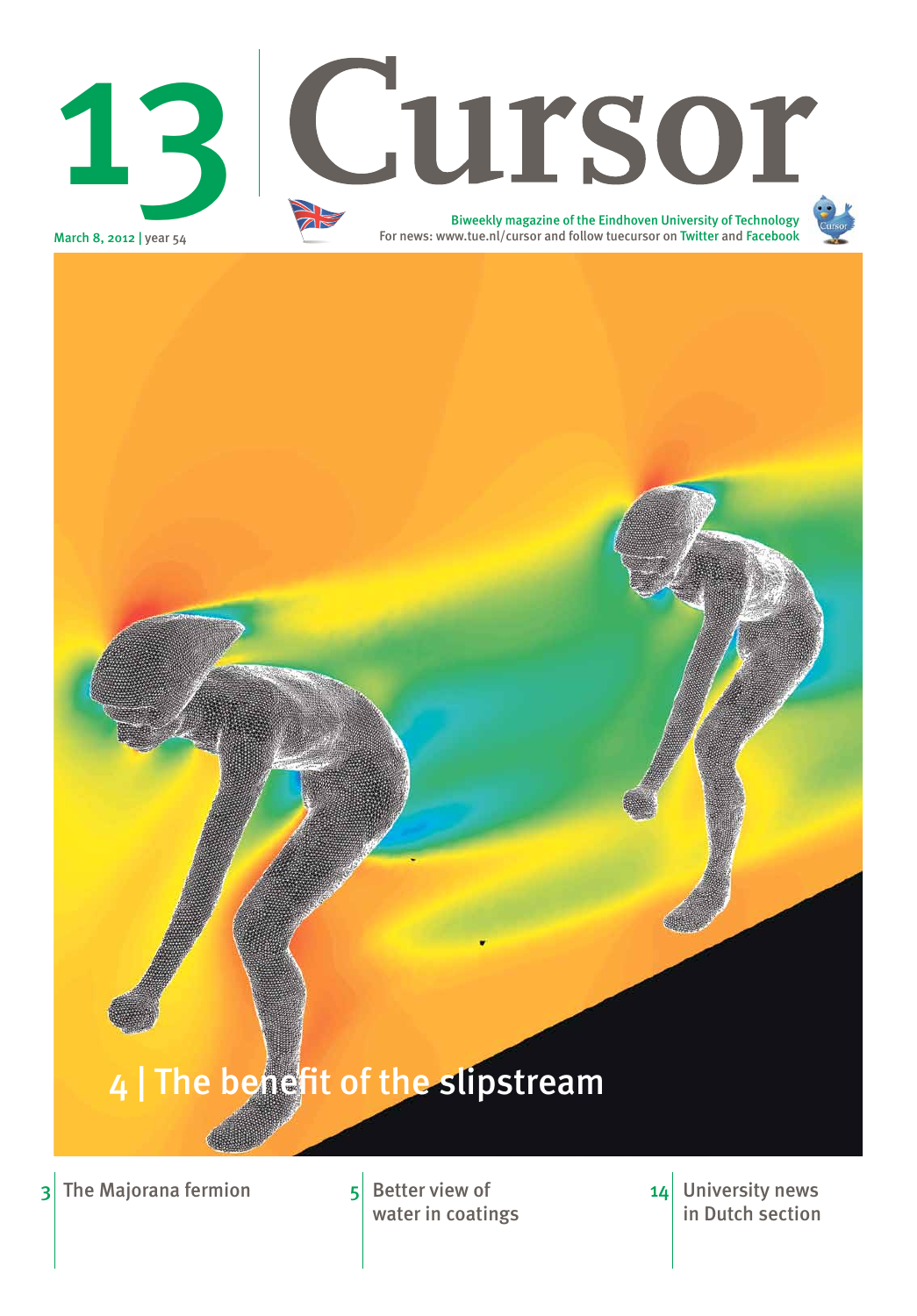#### **Leg up**

'Behind every strong man is a strong woman.' If I were to translate this wisdom to our university, you could say our strong - chiefly male - scientists are mainly backed by strong women. Five women are currently in charge of the services responsible for communication, housing, personnel, and library and student affairs. And on June 1, a woman might come to do our bookkeeping, since that's when

our head of Finance Paul Berg will be leaving us.

One thing's for sure: there will be at least one woman who'll be reinforcing this elite club. Mid-June, Nicole Ummelen, currently working at University of Amsterdam, will be succeeding university secretary Harry Roumen. It's obvious that in the services department people are doing a great job putting women in top positions. The Executive Board even gave our future secretary a leg up in the selection procedure. The profile stated they preferred appointing a woman, although male candidates weren't ruled out per se.

Even our scientific staff seems to be making some progres. Last year, TU/e was treated to the first-ever female dean, and we managed to appoint the youngest female full professor of the Netherlands. Makes me wonder if deans will now start giving excellent females a leg up as well.



# Rewwwind www.tue.nl/cursor

## 2 | For Starters March 8, 2012

# Colophon

#### **Editor in chief Han Konings**

**Executive editor**  Brigit Span

**Editorial staff** Judith van Gaal Tom Jeltes | Science Frits van Otterdijk Norbine Schalij Nicole Testerink **Monique van de Ven**

**Staff**  Herman Beijerinck Gerard Verhoogt Enith Vlooswijk

**Photography**  Rien Meulman Bart van Overbeeke

> **Cover** Bert Blocken

**Translation** Annemarie van Limpt Benjamin Ruijsenaars (p.5)

> **Layout** Natasha Franc

**Affiliated with**  Hoger Onderwijs Persbureau

**Editorial board** prof.dr. Cees Midden (voorzitter) prof.dr. Hans Niemantsverdriet Angela Stevens- van Gennip Thomas Reijnaerts (studentlid) Arold Roestenburg Anneliese Vermeulen-Adolfs (secretaris)

> **Address editorial office** TU/e, Laplace 0.35 5600 MB Eindhoven tel. 040 - 2474020, e-mail: cursor@tue.nl

> > **Cursor online** www.tue.nl/cursor

**Print** Janssen/Pers, Gennep

**Advertisement** Bureau Van Vliet BV tel. 023 - 5714745



March 2, 2012 - The Executive Board and TU/e have appointed prof.dr. Emile Aarts as vice-Dean of the Department of Mathematics and Computer Science (W&I). He is to start May 1. Currently, Aarts is Chief Scientific Officer and a member of the Philips Research Laboratories management team. Aarts is also a part-time professor at TU/e's Department of Industrial Design. He's expected to succeed Arjen Cohen as Dean of the Department of W&I in 2013.

February 29, 2012 - Of the 22 proposals the European Research Council has accepted, five grants are going to the Netherlands. Compared to other countries, Dutch universities have

acquired the most Proof-of-Concept grants. Of all proposals submitted in 2011, 52 received a grant, and three of those proposals came from TU/e.

February 29, 2012 - After more than 3.5 years, the online community 'TU/e meeting place' will be shut down. The website for international faculty and students has hardly seen any online activity recently. According to Willem van Hoorn, Advisor of Internationalization at DPO and the site's webmaster, the website used to meet certain needs. "Back then, there weren't all that many

alternatives so a lot was shared. Today, international faculty and students are found on Facebook and LinkedIn mostly, and the HUB Eindhoven community for expats is rather popular as well. The web's saturated, we had a good run." **www.tuemeetingplace.nl** will go down in April, but until then users can still download pictures and/or documents from the site.



#### **Philips top researcher Emile Aarts vice-Dean W&I**

#### **Relatively many Proof-of-Concept grants for TU/e**

#### **TU/e meeting place website calls it a day**

**Our Rewwwind feature provides you with snippets of last week's news. What happened online after the previous Cursor magazine was published?**

#### **Twittersearch**

"Considering you never cover politics, it's odd to suddenly retweet all #martijnvandam factoids. Alumnus or not." Tweeting away, we're still trying to determine what it is our varied readers expect from us. In our quest, it's nice to know readers will keep you on your toes, and it certainly helps we're all so close through digital communication. It has been a journey of trial and error: in June of 2011, Cursor deliberately entered the world of Twitter (in the three years prior to that, the account quietly streamed a news feed from the Cursor website via RSS). Today, having eleven hundred followers, we're still searching: for news, great stories, the fun side of science – but we're also figuring out where we belong in Twitter Town. Much like our fellow townspeople, we

> My friend was excited when I told him that I live in the smartest region of the world. He's never been to Eindhoven and soon his imagination had created a surprisingly crowded, post-industrial city with tall skyscrapers lit by neon lights, just like Hong Kong. He had created a concrete jungle suffocated by traffic jams and pollution, like Moscow, an entire city to be traveled through a network of high-speed trains, like Tokyo. In a nutshell: Eindhoven is thought to symbolize

human's total domination over nature because, stereotypically, in a modern society, being smart often means being technologically developed and therefore environmentally unfriendly.

Let's go back to real Eindhoven. Strolling around TU/e campus you'll see rabbits hopping on green grass among tall trees. In the Dommel you'll see ducks swimming peacefully, ignoring people walking by. Riding your bike towards the Beukenlaan train station you'll happen upon a beautiful park located nearby. At night, enjoy the amazing star-spangled sky seen through clean, transparent air. On Saturday morning, have a walk and be surprised by empty roads and streets. Catch a train towards Roosendaal and look at the fields, small forests and windmills alongside the tracks. Of course, there are plenty of industrial plants in Brabant. However, you'll barely notice them because they're not spoiling the overall scenery of the natural landscape.

I don't know how the local government managed to develop a knowledge-based economy without harming nature. However, this Naturelands experience in the Netherlands is especially important now, as environmentalists are alerting everyone to the depletion of natural resources and are predicting a gloomy future for us all.

*Sultan Imangaliyev, from Kazakhstan, is a student of Systems & Control, Department of Mechanical Engineering*

Back in 1962, this mechanical calculator, the Facit CI-19, was used at Jos Jansen's Numerical Mathematics lab. A beautiful device that unfortunately made your arm ache. "A student, who had to solve five equations with five unknown numericals could do so with the help of this small calculator. He would have to punch in a number, spin the handle nine times, press the next number, turn it five times, etcetera."The TH had a room chockfull of these devices that were impossible to steal unnoticeably.

# $clm$ n Netherlands? No, Naturelands!



Jansen has worked at TU/e for forty years and can still be regularly found at Avondrood today. He remembers the phase the computing center purchased a Burroughs machine. "The floor had to be free of vibrations, temperature and humidity had to be constant, and the thing cost over ten million guilders. Today, students have a 400-euro laptop they strap onto the backs of their bikes. And those things can do a million times more than that wall-to-wall Burroughs." (NS)

#### **Computing equipment 1962 vs. 2012**



#### **Photo | Erik Geelen via IEC**



imagine, including all TU/e folk crossing our digital path on a daily basis. This week, we talked to three of them – in 48 times 140 characters, give or take. **See page 4/5 in the Dutch section.**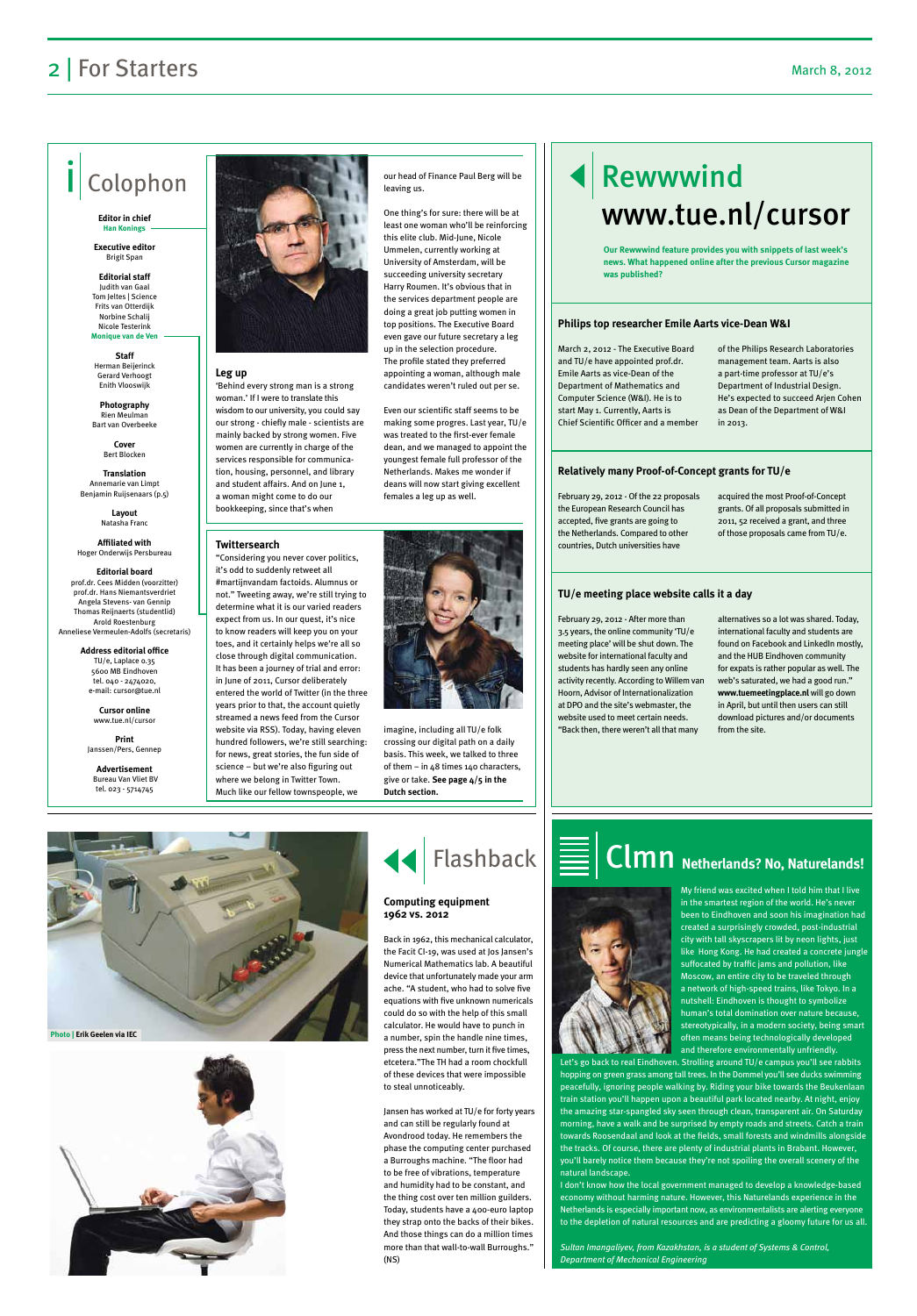## For Starters | 3

# Has the Majorana fermion finally emerged?

# A dream of a campaign

**At a major physics conference held last week, Delft physicist Leo Kouwenhoven caused quite a stir. His research group seems to have managed to create a new particle: the Majorana fermion. It's been searched for ever since the late thirties. The exotic particle might be used as a data carrier in future quantum computers. What kind of particle are we looking at, exactly? And are quantum computers within reach thanks to this discovery?**

"It's important news for quantum physics – the particle appears to have been finally found", says a beaming Servaas Kokkelmans, assistant professor of Coherence and Quantum Technology at the Department of Applied Physics. "And it's not just the particle that's surrounded by mystery, it's the name giver as well. The brilliant Italian physicist Ettore Majorana vanished without a trace in 1939, three months after he had been appointed as professor, leaving behind an entire theory on the new fermion. It really is a special particle in many respects. Theoretical discoveries of particles don't automatically lead to actual findings. And the Majorana fermion is two-headed:

it's a particle and an antiparticle at the same time, and because of its characteristics it's considered the perfect building block for quantum computers."

"The researchers in Delft haven't actually seen the Majorana fermion, but they were able to prove its presence as a quasiparticle. At the tips of superconducting nanowires they managed to conduct measurements in a magnetic field that indicated they had created the Majorana particle. Some skeptics are still not convinced, but you can't show up with these results and stand in front of all these brainiacs at a conference of that magnitude if you're not dead sure about your findings."

"The Kavli Institute of Nanoscience, of which Kouwenhovenhoven's group is a part, is conducting a lot of research into quantum computers – smart computers that are able to quickly calculate complex parallel computations. However, standard data-carrying bits consisting of zeroes and ones aren't good enough for that. What these computers need are qubits, consisting of zeroes and ones at the

same time. The problem is that qubits are very unstable and they can easily return to being ordinary bits through interaction with their surroundings. As long as we don't have stable qubits, we won't have quantum computers on a large scale either. The good news is that a pair of Majorana fermions can also form a qubit, which is quite stable because of the pairing."

"More and more systems allow making qubits for quantum computers. Beside the Majorana fermion one might also opt for Rydberg crystals, which our group is currently trying to create. The crystals consist of several excited atoms in rarefied rubium gas, which can form a crystal structure when close together, and they too can be used to create stable qubits. So in fact, this new discovery isn't great news for us at all. Besides, the chip Kouwenhoven is using to create his Majorana fermions works a lot better at your desk than in our huge vacuum room. Then again, there are several paths that will eventually lead to the same goal, and right now we're not sure which one is the best. Another potential benefit is that

quantum computers based on Rydbergcrystal qubits know no limitations. Computers made with Majorana particles will be so-called topological quantum computers, which cannot carry out all necessary operations."

"Obviously, we won't be able to start working with the quantum computer right away. First, we have to use the Majorana particles to create numerous qubits that can work together, and then we have to make that into an operational device. Still, I think this find is a giant leap forward. And since they're relatively small experiments – a chip is hardly a particle accelerator – results come in fast and the competition is more serious. As soon as the recipe is out, anyone can

get cooking. Leo Kouwenhoven does have the dough, though: a Spinoza Prize, an ERC Advanced Grant, and Microsoft funded him, too. It allowed for more expensive systems; they didn't have to build it all by themselves. Add a smart and skilful team, and surely something beautiful should be the result…" (NT)

Vox Academici

Dr.ir. Servaas Kokkelmans, assistant professor of Coherence and Quantum Mechanics, Department of Applied Physics (TN)



**Servaas Kokkelmans. Photo | Bart van Overbeeke**



Last Monday- and Tuesdayevening, some **300dreams** were projected on buildings and clouds in light of the nationwide student recruitment campaign Beam your dream. Up until Wednesday morning, **530 dreams** had been sent in, but dreams won't be beamed if they contain ads or offensive language.

This week and the next, the dream team will be visiting **30** to **50schools** in **14 Dutch cities** to inform secondaryschoolers about the campaign.

The aim is to project about **3000dreams** in **2 weeks**. From February 28 through last Wednesday morning, beamyourdream.nl had **6000unique visitors**.

Until March 18, the campaign commercial will be broadcast **105 times** on MTV, Comedy Central, and Teen Nick. The commercial lasts **15** seconds. (JvG)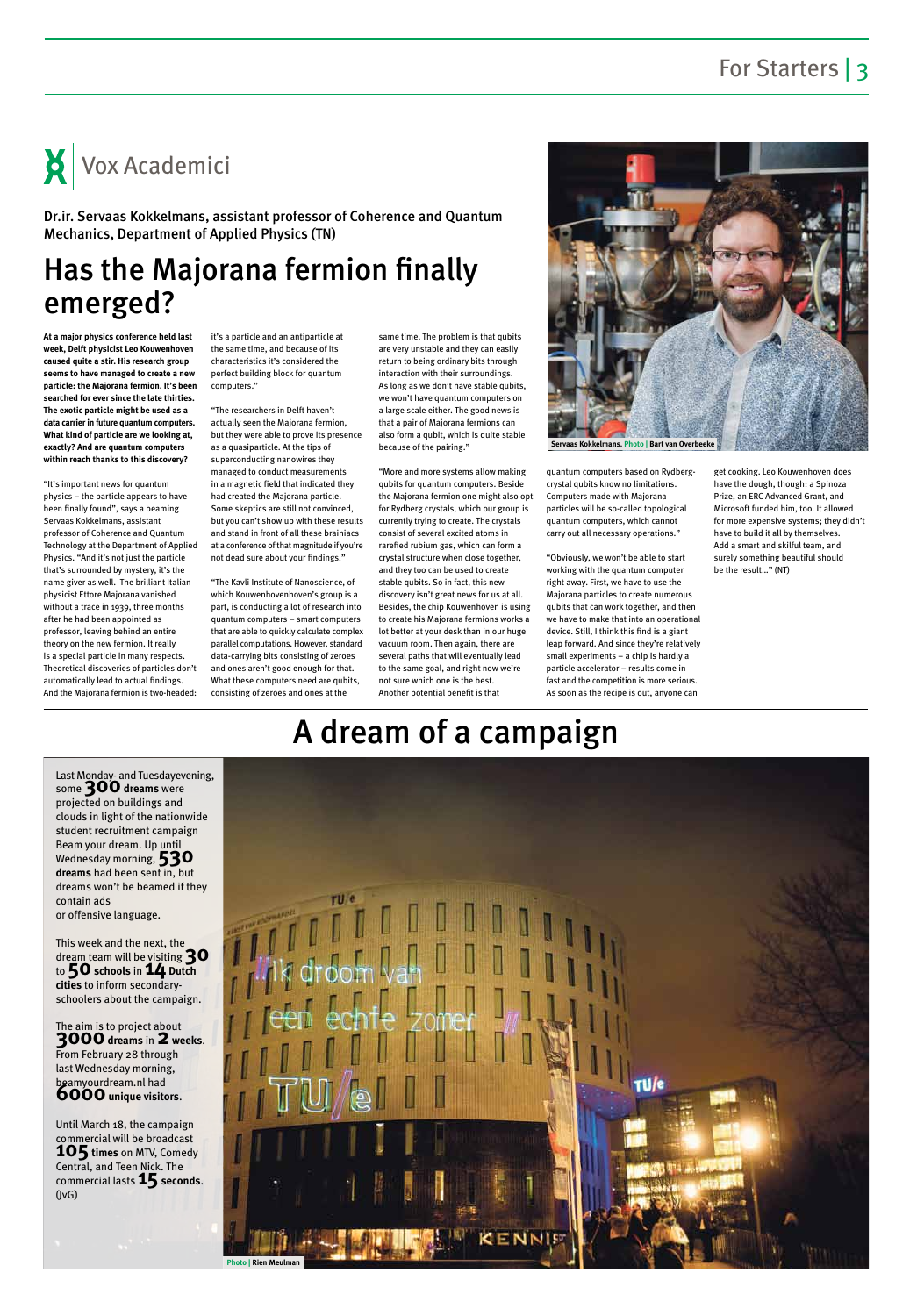## 4 Research March 8, 2012

# A new perspective on riding within inches of the wheel and pacelines

On level ground, road bicycle races are mostly about overcoming the air resistance; riders wear those tight outfits for a reason, after all. It's a well-known fact that following closely to the rider in front of you to experience the benefit of his slipstream is a clever way of making things easier for yourself. However, saying a rider actually benefits from having someone within inches of their back wheel as well may sound strange to many a sports enthusiast.

The topic was still being debated in scientific literature, but Bert Blocken now has indisputable proof: a rider having a 'limpet' onto their back wheel will experience 2.5 percent less air resistance. Simply put, that's because the braking underpressure arising behind the rider is partly compensated by the overpesssure caused by their follower: as a result, the air doesn't 'suck' at the rider in front. "The existence of that overpressure is called subsonic upstream disturbance," says Blocken. "It's a well-known phenomenon in physics, but its effects sometimes turn out to be counter-intuitive." Said 2.5-percent gain occurs when there's a 15-centimeter gap between riders at a speed of 54 kilometers an hour – a normal speed for team time trials or sprints on rising hidden gradients. The 'push effect' drastically

decreases if the follower doesn't literally get onto the back wheel: a meter's distance between the wheels yields a mere 0.6-percent gain, simulations carried out by Blocken have shown. Still, it might just be the difference between winning and being overtaken by the peloton right before crossing the finish line. Of course, there's a much more substantial benefit for the follower: they experience a reduction of air resistance of 33 percent compared to cycling alone. These striking results were found during a project Blocken, who used to be an avid road cyclist himself, has been involved in for the past few years. With colleagues from the Departments of Biomedical Kinesiology and Biosystems of KU Leuven and ETH Zürich, the Flanders-born Blocken researched the optimum cycling position for road cyclists, a study commissioned by the Flanders Cycling Federation. "It involved more than mere aerodynamics. You aim at finding an optimum, being a good aerodynamic position that still allows for exerting power. The latter is what my Leuven colleagues specialize in." In order to determine the cycling position's effect on air resistance, Blocken and his colleagues conducted elaborate tests at the National Aerospace Laboratory's wind tunnel in Marknesse. A trained road cyclist was fitted with some thirty sensors (see left picture below). While the athlete was on a bike in the cycling position on a balance platform in the wind tunnel, these sensors measured the air pressure

close to his skin. The total horizontal force on the platform carrying the test rider – the actual air resistance – was measured as well.

It was then decided to create a plastic replica of the rider in order to be able to map the airflow around the body

even more accurately. To this end, the researchers scanned the subject's contours, and that information was used to create a hollow, polyamide copy. This 'statue of a cyclist' had 115 holes pierced into it that were fitted with pressure sensors. The picture shows the pressure tubes protrude from the replica 'just above the saddle'. It's right there, in the rider's wake, that the effect on air resistance is the slightest. The wind tunnel measurements have resulted in a computer model that can map the airflows around the cyclist - and so the air resistance - to the tiniest detail. But the calculations aren't limited to the replica's specific posture: using a laser scanner, researchers can simply record someone's body shape and virtually adapt it to their exact position on the bike. Blocken: "That means the test riders don't have to travel all the way to Eindhoven or Leuven for tests." The air resistance is largely determined by the fluid dynamics in a several-millimeter boundary layer on the subject's skin/clothing. For the simulation, this crucial zone is divided into grid points that are only 0.014 millimeters apart - in total, the model contains anywhere between twelve and eighteen million points. For the best results, Blocken works with 0.3-second intervals.

A highly-detailed model like that takes a while to compute. Even at the special computer cluster at Vertigo – boasting 144 processors – it takes about twelve hours to compute a single simulation. The project described above was meant especially to analyze individual riders.



But since he now had a working simulation anyway, Blocken couldn't resist seeing what were to happen if he put two riders in a line. "I did that because I was curious, it wasn't part of my assignment anymore", says the cycling enthusiast.

Blocken's private project provides a decisive answer on a rider's benefit of another rider getting onto their back wheel. Extra measurements done several weeks ago, with two riders this time, confirmed the simulation results. Some of the result could have a significant impact on the world of cycling, Blocken thinks. "Simulations show that in a paceline, during a team time trial for example, it's not the last runner who experiences the least air resistance, but the second last." The 37-year-old full professor thinks teams might want to change the order of their riders in team time trials when taking into account the build of their riders. In the future, Blocken wants to do paceline simulations with riders of

different builds. Whether or not riders will listen to his advice is an entirely different matter: "One of the riders participating in the study already told me he thinks the negative psychological effect of someone within inches of your wheel is much more powerful than the advantage of a reduced air resistance. Of course, there's no way for me to rule that out for a regular race, but my research results are especially interesting for team time trials."

Blocken's cycling research has not gone unnoticed. Yesterday, March 7, TV show Labyrint (VPRO/NTR) discussed Blocken's findings. The program also covered the study his group carried out at the Rotterdam harbor. Commissioned by the Port of Rotterdam Authority, Blocken and his PhD student ir. Wendy Janssen mapped the complete wind field within the harbor area. The results help Rotterdam pilots to safely maneuver giant containers into the harbor. The show can be watched on the Labyrint website **(www.labyrint.ml)**. (TJ)



**He knows all about airflows in the built environment, but prof.dr.ir. Bert Blocken, professor of Building Physics at TU/e, is also a cycling enthusiast. His latest research joins his two passions. How to take advantage of the rider who's within inches of your wheel.**

## A rider having someone within inches of their back wheel experiences less air resistance

## A laser scanner determines the body shape; the cycling position can then be virtually adjusted

**Bert Blocken. Archive photo | Bart van Overbeeke**